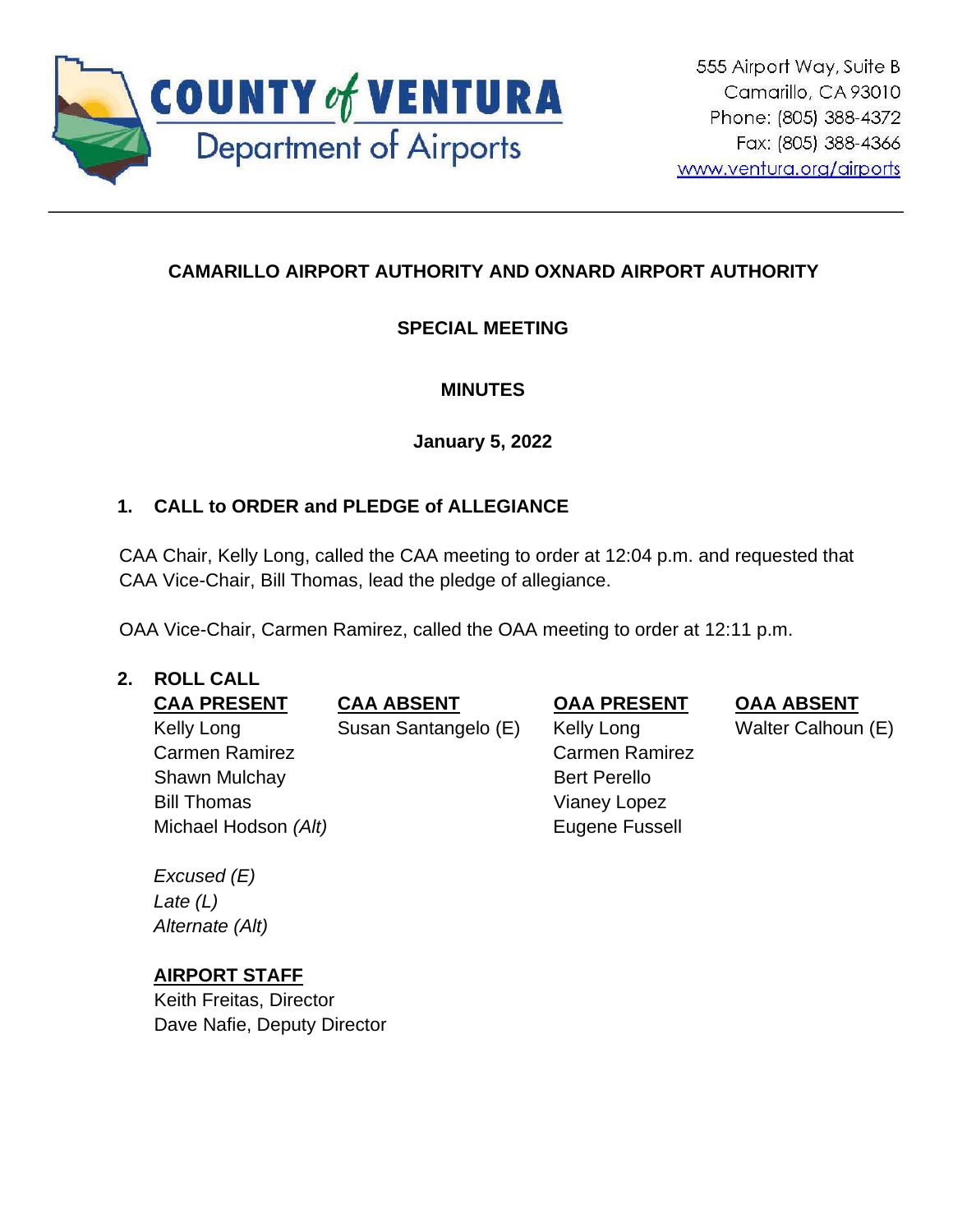## **3. AGENDA REVIEW**

No changes to the agenda.

### **4. NEW BUSINESS**

## **CAMARILLO AIRPORT AUTHORITY**

## **A. Subject: Adoption of Resolution #4 Authorizing Remote Teleconference Meetings of the Camarillo Airport Authority for a 30-Day Period**

### **Recommendation:**

Adopt the attached Resolution #4 (Exhibit 1) authorizing remote teleconference meetings of the Camarillo Airport Authority for a 30-day period pursuant to Government Code Section 54953, Subdivision (e), of the Ralph M. Brown Act.

Deputy Director Dave Nafie provided a brief staff's report.

*Camarillo Airport Authority: Public Member Bill Thomas moved to approve staff's recommendation and Mayor Shawn Mulchay seconded the motion. All members voted in favor and the motion passed 4-0.*

### **OXNARD AIRPORT AUTHORITY**

# **B. Subject: Adoption of Resolution #4 Authorizing Remote Teleconference Meetings of the Oxnard Airport Authority for a 30-Day Period**

### **Recommendation:**

Adopt the attached Resolution #4 (Exhibit 1) authorizing remote teleconference meetings of the Oxnard Airport Authority for a 30-day period pursuant to Government Code Section 54953, Subdivision (e), of the Ralph M. Brown Act.

*Oxnard Airport Authority: Councilmember Bert Perello moved to approve staff's recommendation and Councilmember Vianey Lopez seconded the motion. All members voted in favor and the motion passed 5-0.*

### **5. ADJOURNMENT**

There being no further business, the January 5, 2022 special meeting of the Camarillo Airport Authority was adjourned at 12:09 p.m.